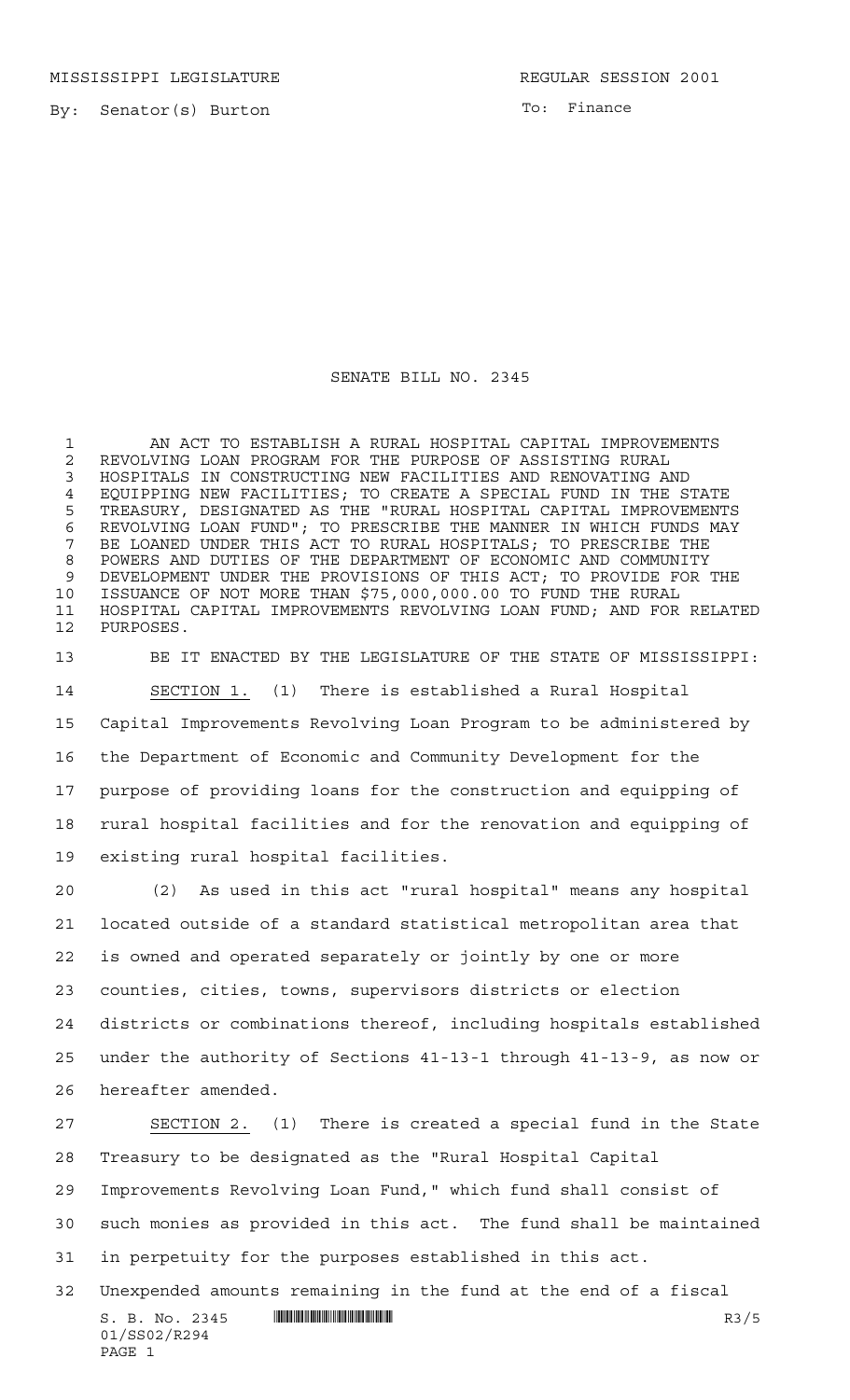year shall not lapse into the State General Fund, and any interest earned on amounts in the fund shall be deposited to the credit of the fund. Monies in the fund may not be used or expended for any purpose except as authorized under this act.

 (2) The governing body of a rural hospital may apply to the Department of Economic and Community Development for a loan under the rural hospital capital improvements revolving loan program established under this act.

 (3) The Department of Economic and Community Development shall establish a loan program by which loans, at a rate of interest equal to the true interest cost on the most recent issue of twenty-year state general obligation bonds occurring prior to the date such loan is made, may be made available to rural hospitals in making capital improvements authorized under this act. Loans from the revolving fund may be made to rural hospitals as set forth in a loan agreement in amounts not to exceed one hundred percent (100%) of eligible project costs as established by the Department of Economic and Community Development. The Department of Economic and Community Development may require funding from other sources, or otherwise limit the percentage of costs covered by loans from the revolving fund. The maximum amount for any loan may be set by the Department of Economic and Community Development in order to provide for broad and equitable participation in the program; provided, however, that a loan for the construction and equipping of a new rural hospital facility shall not exceed Fifteen Million Dollars (\$15,000,000.00), and a loan for renovation or equipping existing rural hospital facilities shall not exceed Three Million Dollars (\$3,000,000.00). (4) In any calendar year, the Department of Economic and

 Community Development shall not provide more than three (3) loans for the construction and equipping of new rural hospital facilities and shall not provide more than ten (10) loans for renovating or equipping rural hospital facilities.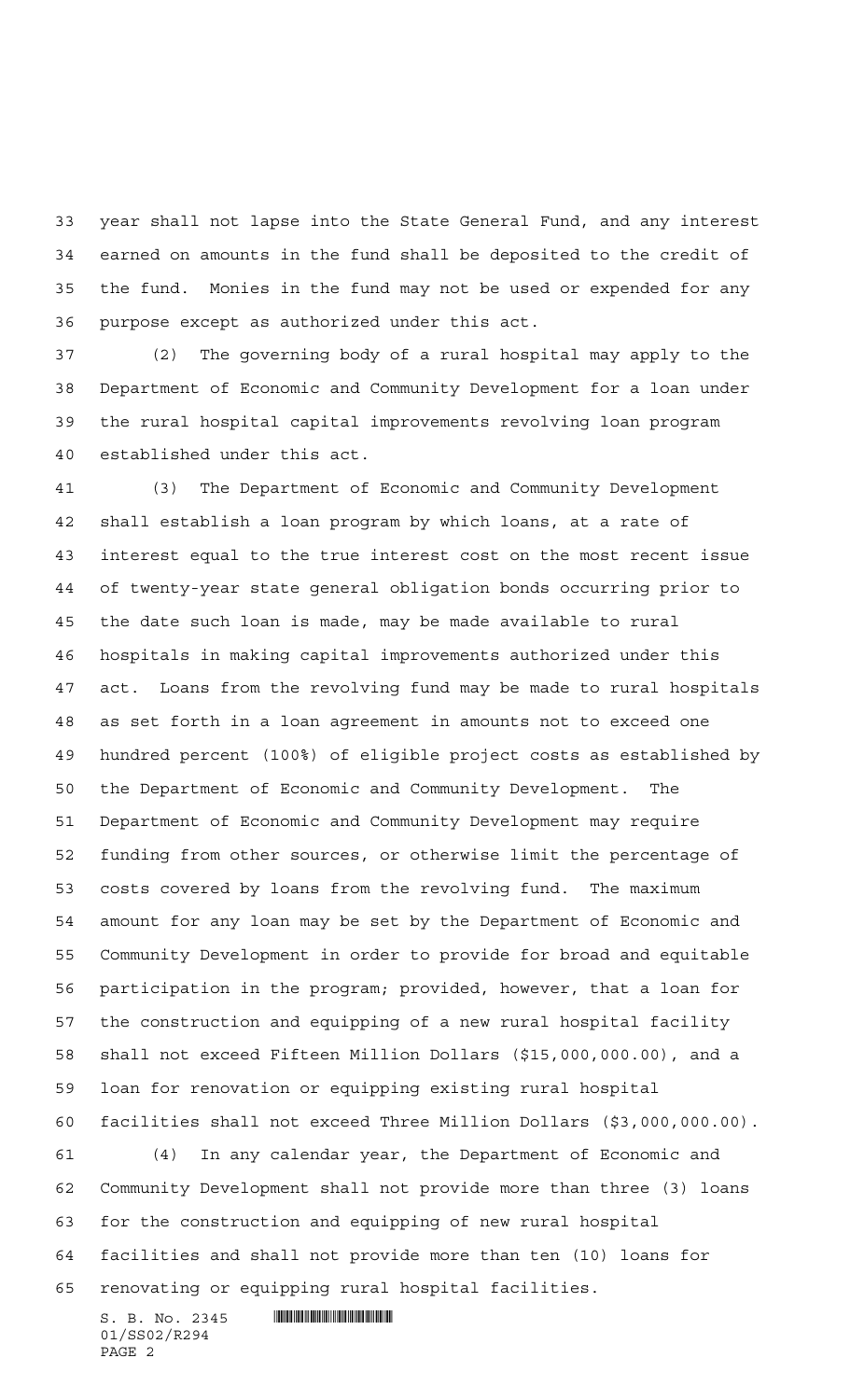(5) The Department of Economic and Community Development shall require such security for each loan as it considers necessary. Each loan agreement shall provide for (i) monthly payments, (ii) semiannual payments, or (iii) other periodic payments, the annual total of which shall not exceed the annual total for any other year of the loan by more than fifteen percent (15%). The loan agreement shall provide for the repayment of all funds received within not more than twenty (20) years from the date of project completion.

 (6) The State Auditor, upon request of the Department of Economic and Community Development, shall audit a rural hospital whose loan payments appear to be in arrears, and if he finds that the rural hospital is in arrears in such payments, he shall immediately notify the Executive Director of the Department of Economic and Community Development.

 SECTION 3. In administering the provisions of this act, the Department of Economic and Community Development shall have the following powers and duties:

 (a) To supervise the use of all funds made available under this act for rural hospital capital improvements;

 (b) To review and certify all projects for which funds are authorized to be made available under this act for rural hospital capital improvements;

 (c) To requisition monies in the Rural Hospital Capital Improvements Revolving Loan Fund and distribute those monies on a project-by-project basis in accordance with the provisions of this act;

 (d) To maintain an accurate record of all rural hospital capital improvements funds made available to rural hospitals and the costs for each project.

 (e) To adopt and promulgate such rules and regulations as may be necessary or desirable for the purpose of implementing the provisions of this act; and

 $S. B. No. 2345$  . Suppose the set of  $S. B. N_O. 2345$ 01/SS02/R294 PAGE 3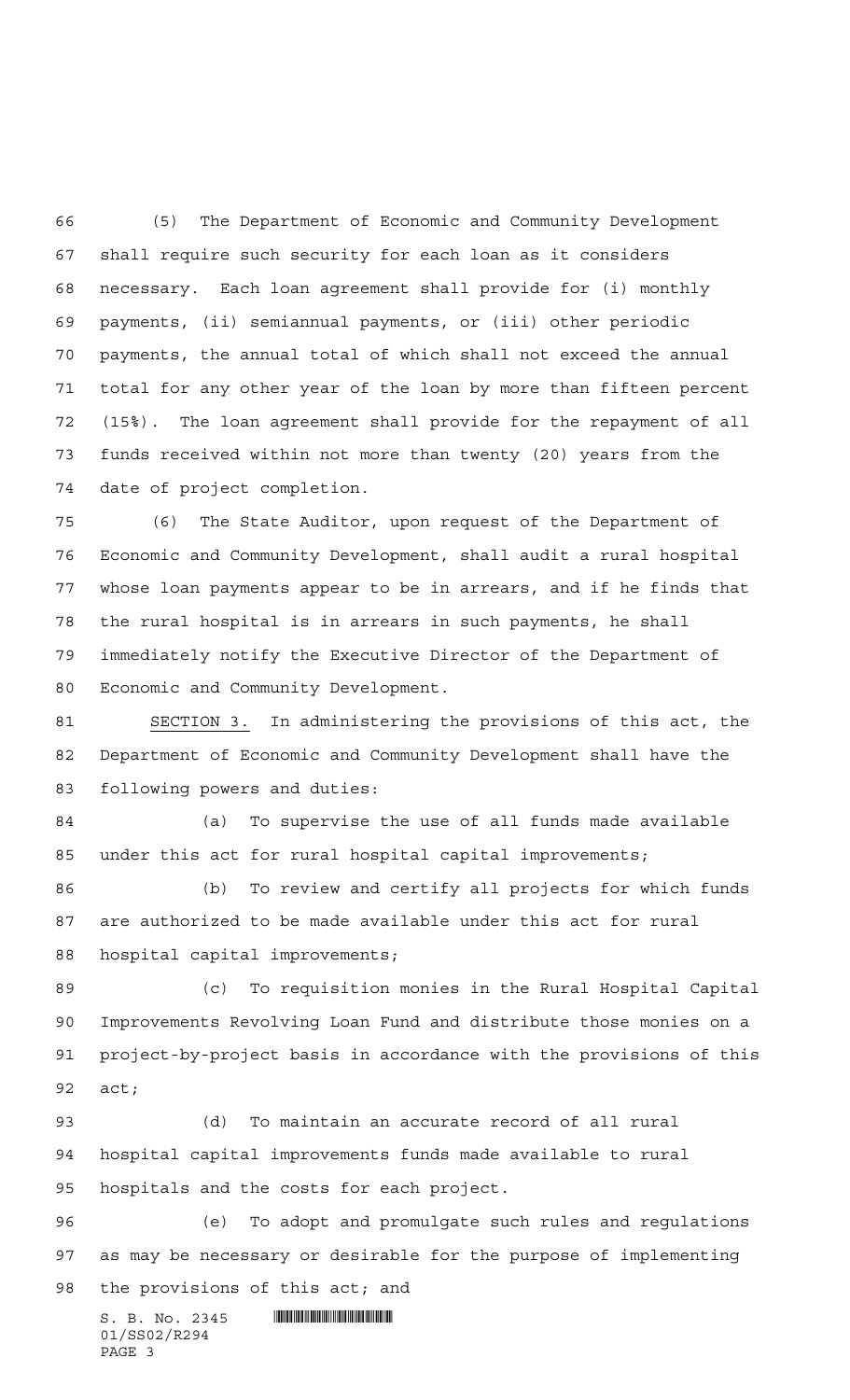(f) To file annually with the Legislature a report detailing how monies in the Rural Hospital Capital Improvements Revolving Loan Fund were spent during the preceding fiscal year, the number of projects approved and constructed, and the cost of each project.

 SECTION 4. (1) The State Bond Commission, at one time, or from time to time, may declare by resolution the necessity for issuance of general obligation bonds of the State of Mississippi to provide funds for all costs incurred or to be incurred for the purposes described in Section 2 of this act. Upon the adoption of a resolution by the Department of Economic and Community Development, declaring the necessity for the issuance of any part or all of the general obligation bonds authorized by this section, the Department of Economic and Community Development shall deliver a certified copy of its resolution or resolutions to the State Bond Commission. Upon receipt of such resolution, the State Bond Commission, in its discretion, may act as the issuing agent, prescribe the form of the bonds, advertise for and accept bids, issue and sell the bonds so authorized to be sold and do any and all other things necessary and advisable in connection with the issuance and sale of such bonds. The total amount of bonds issued under this act shall not exceed Seventy-five Million Dollars (\$75,000,000.00).

 (2) Proceeds from the sale of bonds shall be deposited in the special fund created in Section 2 of this act. Any investment earnings on amounts deposited into the special fund created in Section 2 of this act shall be used to pay debt service on bonds issued under this act, in accordance with the proceedings authorizing issuance of such bonds.

 $S. B. No. 2345$  . So  $R^2$  SECTION 5. The principal of and interest on the bonds authorized under this act shall be payable in the manner provided in this section. Such bonds shall bear such date or dates, be in such denomination or denominations, bear interest at such rate or

01/SS02/R294 PAGE 4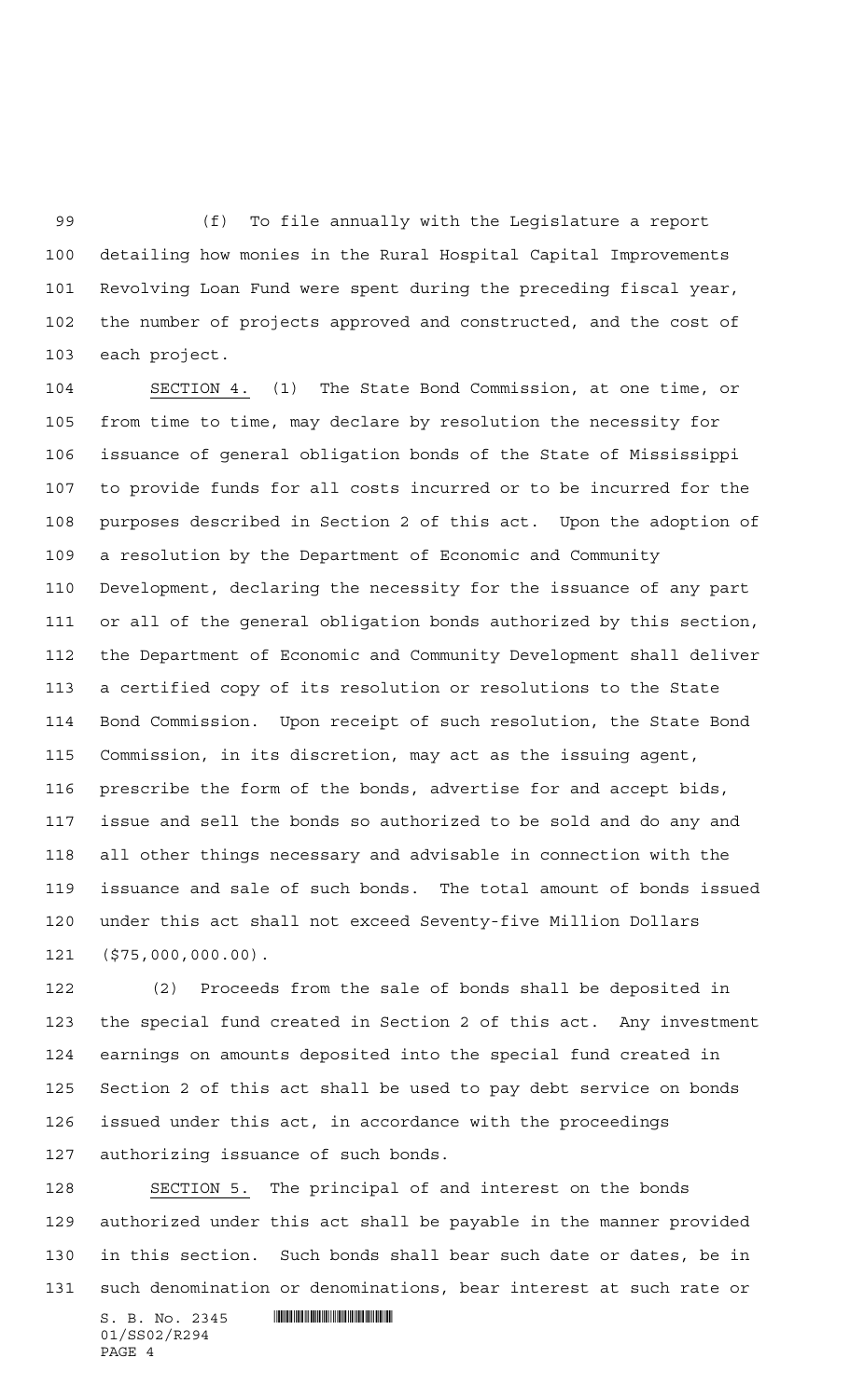rates (not to exceed the limits set forth in Section 75-17-101, Mississippi Code of 1972), be payable at such place or places within or without the State of Mississippi, shall mature absolutely at such time or times not to exceed twenty-five (25) years from date of issue, be redeemable before maturity at such time or times and upon such terms, with or without premium, shall bear such registration privileges, and shall be substantially in such form, all as shall be determined by resolution of the commission.

 SECTION 6. The bonds authorized by this act shall be signed by the chairman of the commission, or by his facsimile signature, and the official seal of the commission shall be affixed thereto, attested by the secretary of the commission. The interest coupons, if any, to be attached to such bonds may be executed by the facsimile signatures of such officers. Whenever any such bonds shall have been signed by the officials designated to sign the bonds who were in office at the time of such signing but who may have ceased to be such officers before the sale and delivery of such bonds, or who may not have been in office on the date such bonds may bear, the signatures of such officers upon such bonds and coupons shall nevertheless be valid and sufficient for all purposes and have the same effect as if the person so officially signing such bonds had remained in office until their delivery to the purchaser, or had been in office on the date such bonds may bear. However, notwithstanding anything herein to the contrary, such bonds may be issued as provided in the Registered Bond Act of the State of Mississippi.

 SECTION 7. All bonds and interest coupons issued under the provisions of this act have all the qualities and incidents of negotiable instruments under the provisions of the Uniform Commercial Code, and in exercising the powers granted by this act, the commission shall not be required to and need not comply with the provisions of the Uniform Commercial Code.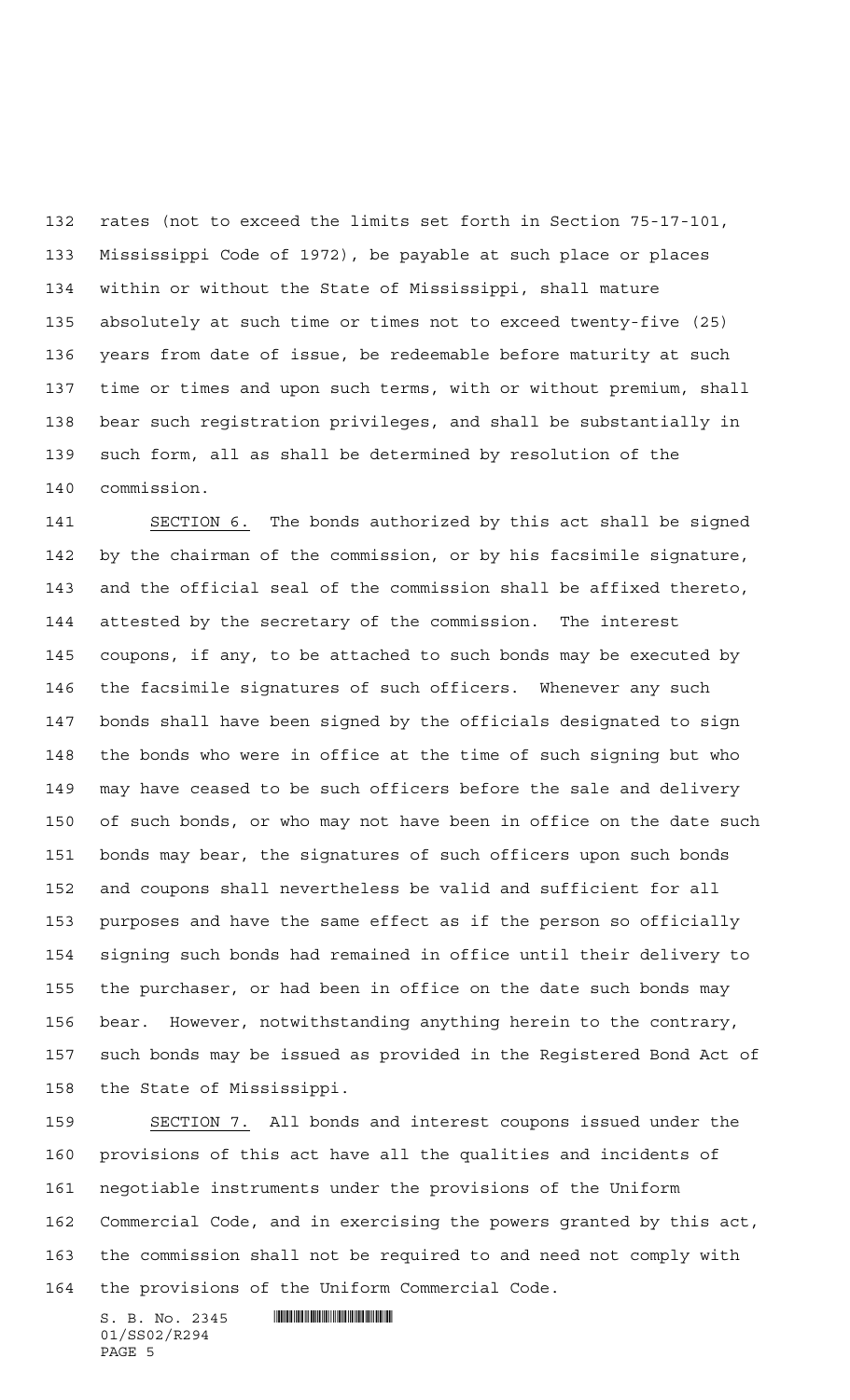SECTION 8. The commission shall act as the issuing agent for the bonds authorized under this act, prescribe the form of the bonds, advertise for and accept bids, issue and sell the bonds so authorized to be sold, pay all fees and costs incurred in such issuance and sale, and do any and all other things necessary and advisable in connection with the issuance and sale of such bonds. The commission is authorized and empowered to pay the costs that are incident to the sale, issuance and delivery of the bonds authorized under this act from the proceeds derived from the sale of such bonds. The commission shall sell such bonds on sealed bids at public sale, and for such price as it may determine to be for the best interest of the State of Mississippi, but no such sale shall be made at a price less than par plus accrued interest to the date of delivery of the bonds to the purchaser. All interest accruing on such bonds so issued shall be payable semiannually or annually; however, the first interest payment may be for any period of not more than one (1) year.

 Notice of the sale of any such bond shall be published at least one (1) time, not less than ten (10) days before the date of sale, and shall be so published in one or more newspapers published or having a general circulation in the City of Jackson, Mississippi, and in one or more other newspapers or financial journals with a national circulation, to be selected by the commission.

 The commission, when issuing any bonds under the authority of this act, may provide that bonds, at the option of the state, may be called in for payment and redemption at the call price named therein and accrued interest on such date or dates named therein.

 SECTION 9. The bonds issued under the provisions of this act are general obligations of the State of Mississippi, and for the payment thereof the full faith and credit of the State of Mississippi is irrevocably pledged. If the funds appropriated by the Legislature are insufficient to pay the principal of and the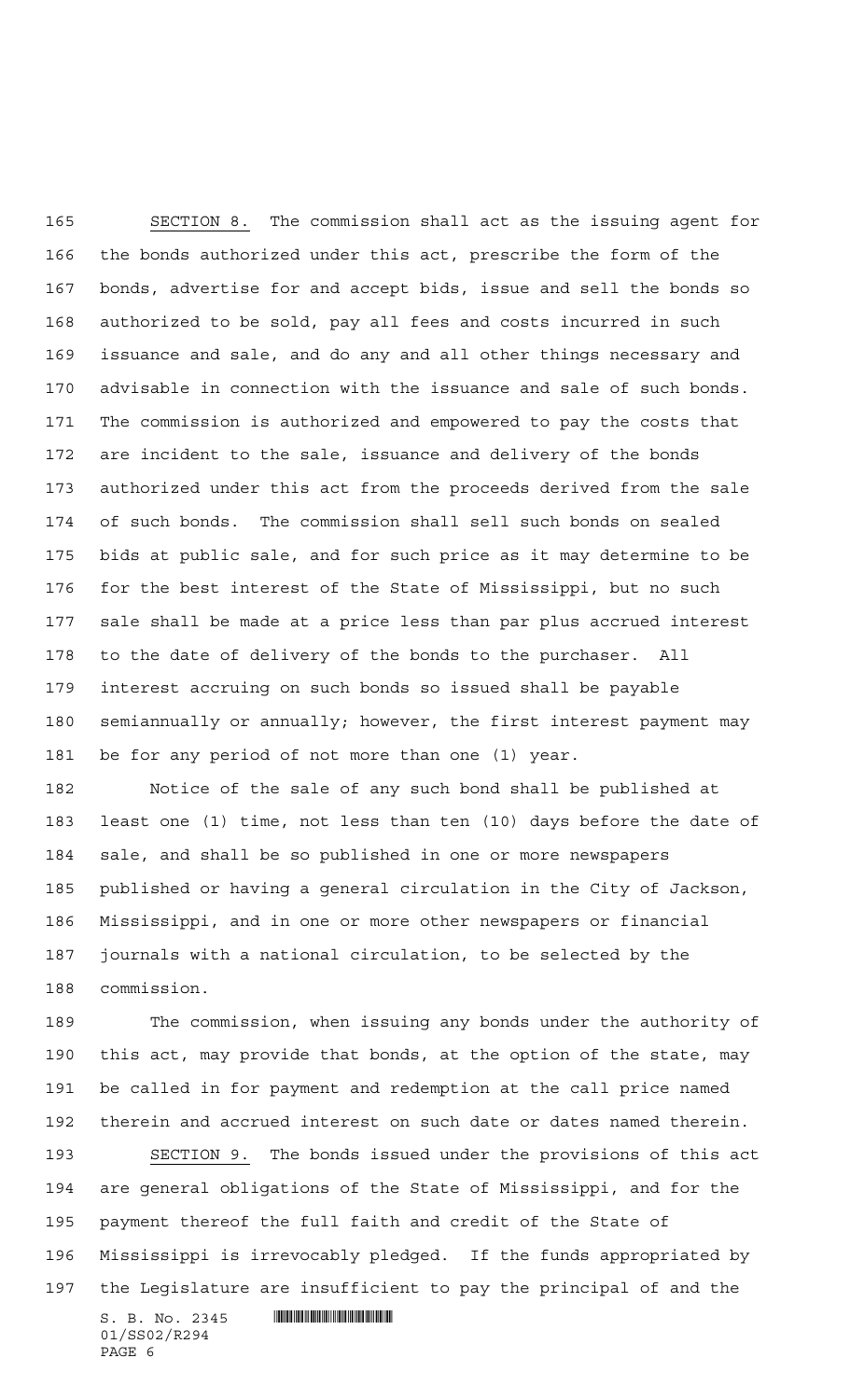interest on such bonds as they become due, then the deficiency shall be paid by the State Treasurer from any funds in the State Treasury not otherwise appropriated. All such bonds shall contain recitals on their faces substantially covering the provisions of this section.

 SECTION 10. Upon the issuance and sale of bonds under the provisions of this act, the commission shall transfer the proceeds of any such sale or sales to the special fund created in Section 2 of this act. The proceeds of such bonds shall be disbursed solely upon the order of the Department of Economic and Community Development under such restrictions, if any, as may be contained in the resolution providing for the issuance of the bonds.

 SECTION 11. The bonds authorized under this act may be issued without any other proceedings or the happening of any other conditions or things other than those proceedings, conditions and things which are specified or required by this act. Any resolution providing for the issuance of bonds under the provisions of this act shall become effective immediately upon its adoption by the commission, and any such resolution may be adopted at any regular or special meeting of the commission by a majority of its members.

 $S. B. No. 2345$  . So  $R^2$  SECTION 12. The bonds authorized under the authority of this act may be validated in the Chancery Court of the First Judicial District of Hinds County, Mississippi, in the manner and with the force and effect provided by Chapter 13, Title 31, Mississippi Code of 1972, for the validation of county, municipal, school district and other bonds. The notice to taxpayers required by such statutes shall be published in a newspaper published or having a general circulation in the City of Jackson, Mississippi. SECTION 13. Any holder of bonds issued under the provisions of this act or of any of the interest coupons pertaining thereto may, either at law or in equity, by suit, action, mandamus or other proceeding, protect and enforce any and all rights granted

01/SS02/R294 PAGE 7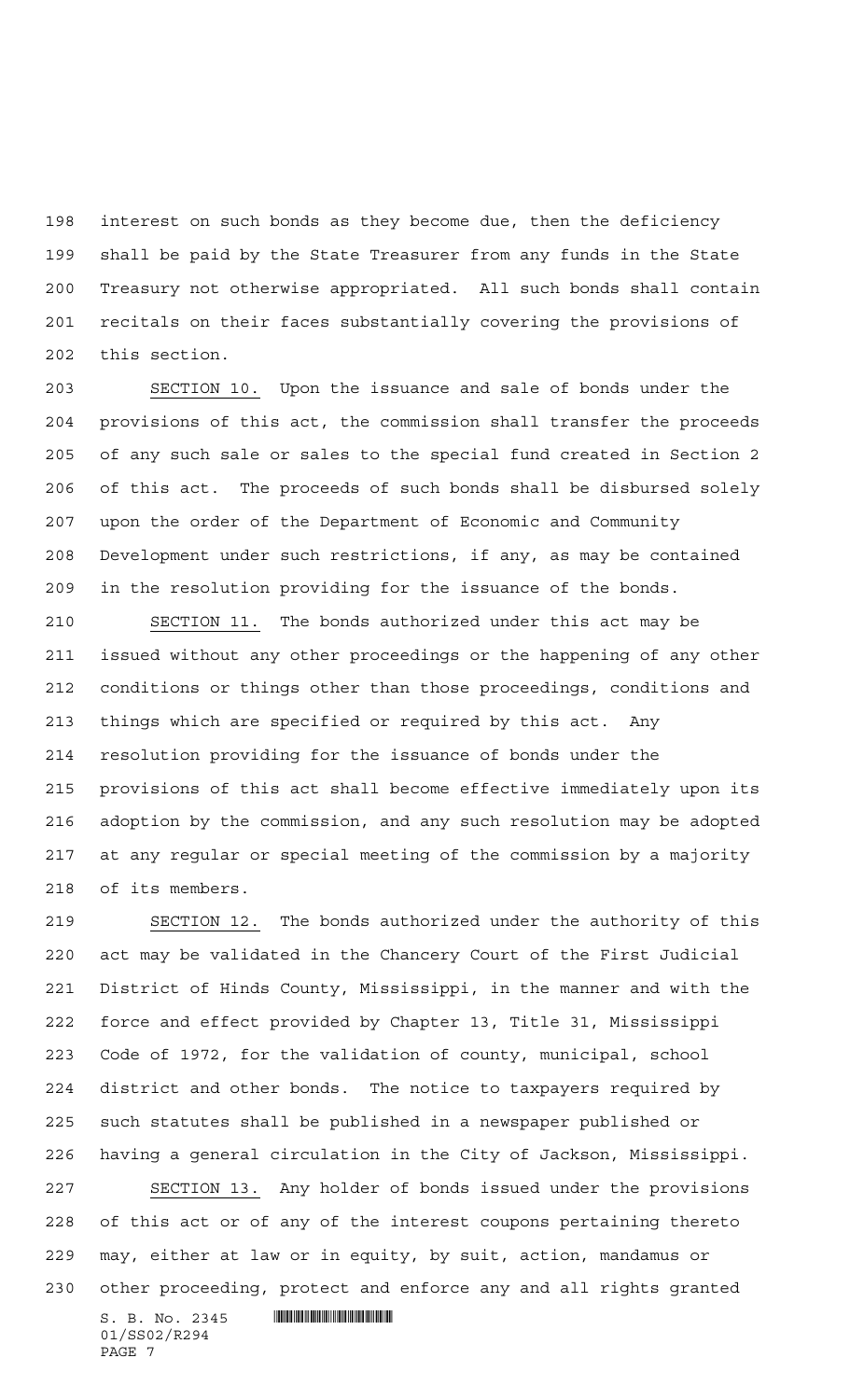under this act, or under such resolution, and may enforce and compel performance of all duties required by this act to be performed, in order to provide for the payment of bonds and interest thereon.

 SECTION 14. All bonds issued under the provisions of this act shall be legal investments for trustees and other fiduciaries, and for savings banks, trust companies and insurance companies organized under the laws of the State of Mississippi, and such bonds shall be legal securities which may be deposited with and shall be received by all public officers and bodies of this state and all municipalities and political subdivisions for the purpose of securing the deposit of public funds.

 SECTION 15. Bonds issued under the provisions of this act and income therefrom shall be exempt from all taxation in the State of Mississippi.

 SECTION 16. The proceeds of the bonds issued under this act shall be used solely for the purposes therein provided, including the costs incident to the issuance and sale of such bonds.

 SECTION 17. The State Treasurer is authorized, without further process of law, to certify to the Department of Finance and Administration the necessity for warrants, and the Department of Finance and Administration is authorized and directed to issue such warrants, in such amounts as may be necessary to pay when due the principal of, premium, if any, and interest on, or the accreted value of, all bonds issued under this act; and the State Treasurer shall forward the necessary amount to the designated place or places of payment of such bonds in ample time to discharge such bonds, or the interest thereon, on the due dates thereof.

 SECTION 18. This act shall be deemed to be full and complete authority for the exercise of the powers therein granted, but this act shall not be deemed to repeal or to be in derogation of any

existing law of this state.